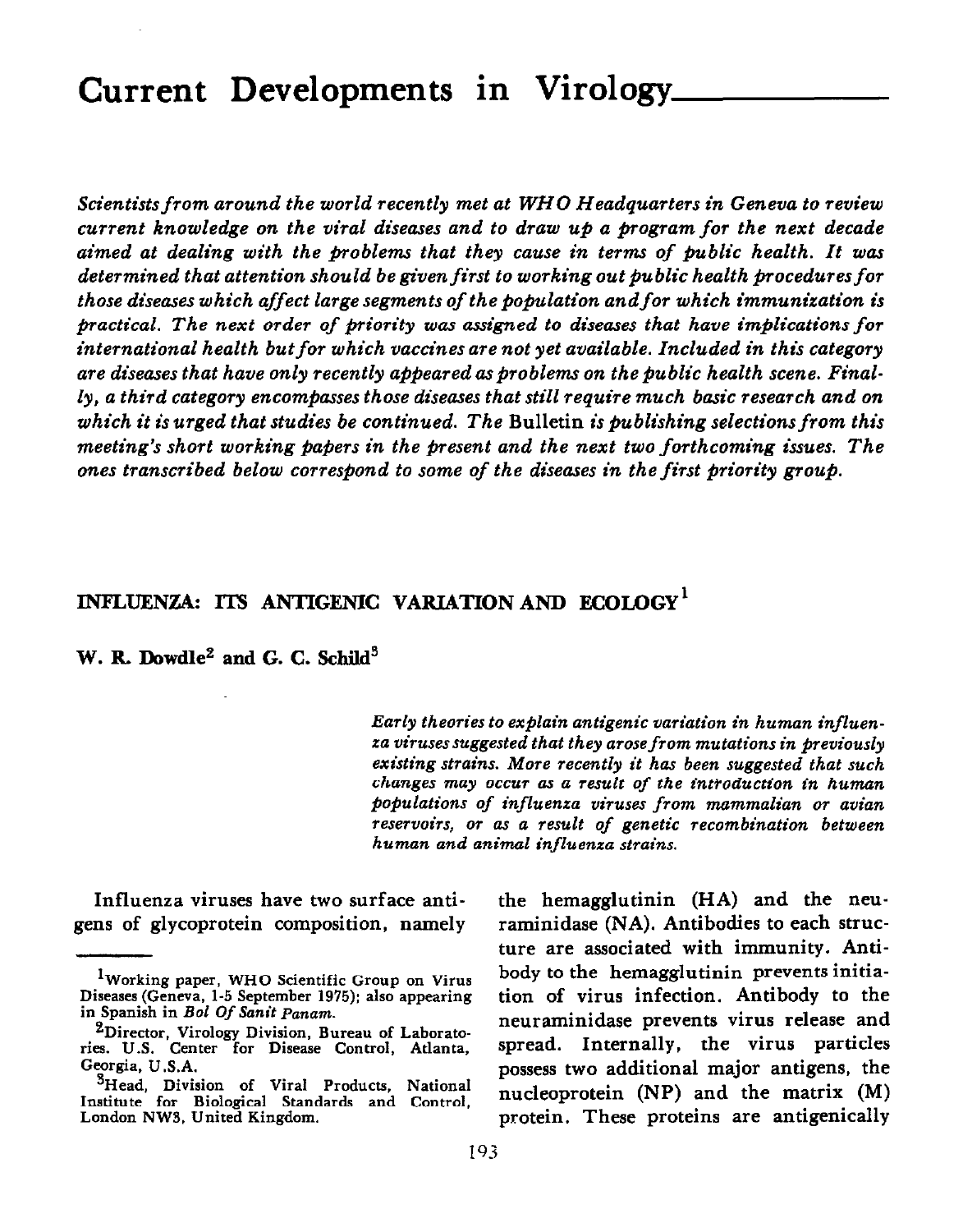unvariable, and antibody to them does not confer immunity. The internal antigens are subtype-specific and provide the basis for separating influenza viruses into types A, B, and C.

Both the surface antigens (HA and NA) are antigenically variable for influenza virus types A and B. A gradual antigenic change occurring with time is referred to as a *drift*. A complete or major change in either or both surface antigens is referred to as a shift. The latter form of variation has occurred only with influenza type A. The mechanism of antigenic drift is usually attributed to selection of preexisting mutants by pressure from increasing immunity in the human population. The mechanism of antigenic shift is less clear. Early theories suggested that it resulted from a major mutation of the previous strain. More recent theories suggest that such new human influenza strains may arise from mammalian or avian reservoirs or through genetic recombination between human and animal influenza viruses.

Since isolation of the first human influenza type A virus in 1933, antigenic shifts have occurred twice, once in 1957 and again in 1968. The 1957 shift involved both the HA and the NA antigen, while that of 1968 involved only HA. Both shifts were associated with influenza pandemics, but the 1968-1969 mortality rates were lower than those of 1957, possibly indicating partial protection afforded by antibody to the unchanged NA antigen. Aside from these two periods, there has been no occasion in recent years on which there was a clear relationship between antigenic changes and increased mortality. A single antigenic subtype of influenza A virus probably existed from the pandemic period of 1918-1919 until 1956, and there is circumstantial evidence that this virus may be antigenically related to swine influenza A virus (see below).

Viruses associated with epidemics following shortly after pandemics have shown no obvious antigenic drift. In contrast, viruses associated with pandemics in the latter years of an interpandemic period have usually shown extensive antigenic drift. But antigenie drift per se does not permit prediction of the epidemic potential; variants may often be associated with local epidemics yet fail to spread. Undoubtedly the factors which contribute to a virus' epidemic potential are complex interactions between the virus and the human population. Antigenic drift may be only one factor; however, until all the factors are better understood, the antigenic character of the virus will continue to provide the first warning of possible epidemic disease.

An effective global surveillance system based on virus isolations and seroepidemiologic surveys is essential. Such a system serves two major purposes. First, it documents the worldwide epidemiologic behavior and antigenic character of current viruses, a task which is essential for understanding their ecology. Second, it provides an early warning system for signaling the emergence of new or altered antigenic strains and permits preparation and distribution of relevant influenza vaccines.

Influenza A viruses, but not the viruses of influenza B, are commonly isolated from nonhuman hosts and often produce outbreaks of disease in swine, horses, and a wide variety of wild and domesticated birds. Recent ecologic studies suggest that infections may also occur in other creatures (e.g. cattle). Viruses isolated from outbreaks of disease in swine constitute a single virus subtype antigenically related to the classical swine influenza virus A/swine/Iowa/l980 (HswlNl). Also, the surface antigens (HA and NA) of this virus are related to those of human influenza viruses isolated from 1933 to 1956 (the HONl and HlNl viruses).

Two distinct subtypes of influenza A virus infect horses. These are represented by the reference strains A/equi/Prague/l/56 (Heql Neql) and A/equi/Miami/l/GS